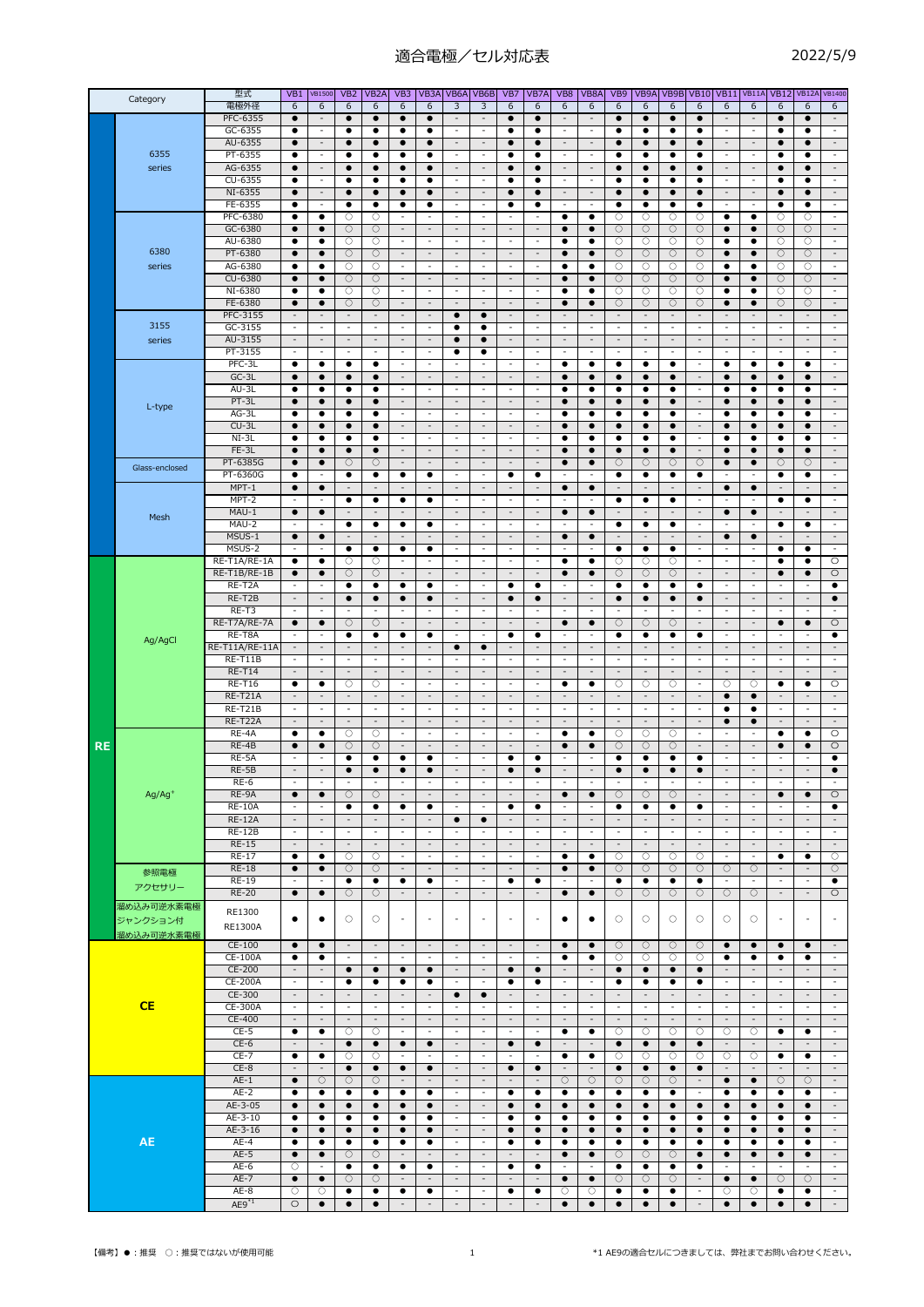## 適合電極/セル対応表

| ア<br>$\overline{\phantom{a}}$ | ┍ |
|-------------------------------|---|
|-------------------------------|---|

| Category  |                | 型式                             | VF <sub>1</sub>                                      | VF <sub>2</sub>                                      | VF3                                                  | VM1                                                  | VM <sub>2</sub>                                      | VM <sub>2</sub> A                                    | VM3                                                      | VM3A                                                 | VM4                                                  | VM4A                                                 | VM <sub>5</sub>                                      | VM <sub>5</sub> A                                    | VQ1                                                  | VQ <sub>2</sub>                                          | VQ3                                                  | VQ3A                                                 | VQ4                                                  | VQ5                                                  | VQ <sub>6</sub>                                      |
|-----------|----------------|--------------------------------|------------------------------------------------------|------------------------------------------------------|------------------------------------------------------|------------------------------------------------------|------------------------------------------------------|------------------------------------------------------|----------------------------------------------------------|------------------------------------------------------|------------------------------------------------------|------------------------------------------------------|------------------------------------------------------|------------------------------------------------------|------------------------------------------------------|----------------------------------------------------------|------------------------------------------------------|------------------------------------------------------|------------------------------------------------------|------------------------------------------------------|------------------------------------------------------|
|           |                | 電極外径                           | $\overline{4}$                                       | $\overline{4}$                                       | 6                                                    | 6                                                    | 6                                                    | 6                                                    | 6                                                        | 6                                                    | 6                                                    | 6                                                    | 6                                                    | 6                                                    | 6                                                    | 6                                                        | 6                                                    | 6                                                    | 6                                                    | 3                                                    | 3                                                    |
|           |                | PFC-6355<br>GC-6355            | $\overline{\phantom{a}}$                             | $\overline{\phantom{a}}$<br>$\overline{\phantom{a}}$ | $\overline{\phantom{a}}$<br>$\overline{\phantom{a}}$ | $\overline{\phantom{a}}$<br>$\overline{\phantom{a}}$ | $\overline{\phantom{a}}$<br>$\overline{\phantom{a}}$ | $\overline{\phantom{a}}$<br>$\overline{\phantom{a}}$ | $\qquad \qquad \blacksquare$<br>$\overline{\phantom{a}}$ | ٠<br>$\overline{\phantom{a}}$                        | $\overline{\phantom{a}}$<br>$\overline{\phantom{a}}$ | $\overline{\phantom{a}}$<br>$\overline{\phantom{a}}$ | $\overline{\phantom{a}}$<br>$\overline{\phantom{a}}$ | $\overline{\phantom{a}}$<br>$\overline{\phantom{a}}$ | $\overline{\phantom{a}}$<br>$\overline{\phantom{a}}$ | $\qquad \qquad \blacksquare$<br>$\overline{\phantom{a}}$ | $\overline{\phantom{a}}$<br>$\overline{\phantom{a}}$ | $\overline{a}$<br>$\overline{\phantom{a}}$           | $\overline{\phantom{a}}$<br>$\overline{\phantom{a}}$ | $\overline{\phantom{a}}$<br>$\overline{\phantom{a}}$ | $\overline{\phantom{a}}$<br>$\overline{\phantom{a}}$ |
|           |                | AU-6355                        | $\sim$                                               | $\sim$                                               | $\sim$                                               | $\sim$                                               | $\sim$                                               | $\sim$                                               | $\overline{\phantom{a}}$                                 | $\sim$                                               | $\overline{\phantom{a}}$                             | $\sim$                                               | $\sim$                                               | $\overline{\phantom{a}}$                             | $\sim$                                               | $\sim$                                                   | $\sim$                                               | $\overline{\phantom{a}}$                             | $\sim$                                               | $\sim$                                               | $\sim$                                               |
|           | 6355           | PT-6355                        | $\overline{\phantom{a}}$                             | $\overline{\phantom{a}}$                             | $\overline{a}$                                       | $\overline{\phantom{a}}$                             | $\overline{a}$                                       | $\overline{\phantom{m}}$                             | $\overline{a}$                                           | $\overline{a}$                                       | $\overline{a}$                                       | $\overline{a}$                                       | $\overline{\phantom{a}}$                             | $\overline{\phantom{a}}$                             | $\overline{\phantom{a}}$                             | $\overline{a}$                                           | $\overline{a}$                                       | $\overline{\phantom{a}}$                             | $\overline{a}$                                       | $\overline{\phantom{m}}$                             | $\overline{\phantom{a}}$                             |
|           | series         | AG-6355                        | $\overline{\phantom{a}}$                             | $\overline{\phantom{a}}$                             | $\overline{\phantom{a}}$                             | $\overline{\phantom{a}}$                             | $\overline{\phantom{a}}$                             | $\overline{\phantom{a}}$                             | $\overline{\phantom{a}}$                                 | $\overline{a}$                                       | $\overline{\phantom{a}}$                             | $\overline{\phantom{a}}$                             | $\overline{\phantom{a}}$                             | $\overline{\phantom{a}}$                             | $\overline{\phantom{a}}$                             | $\overline{\phantom{a}}$                                 | $\overline{\phantom{a}}$                             | $\overline{\phantom{a}}$                             | $\overline{\phantom{a}}$                             | $\overline{\phantom{a}}$                             | $\overline{\phantom{a}}$                             |
|           |                | CU-6355                        | $\overline{\phantom{a}}$                             | $\sim$                                               | $\overline{\phantom{a}}$                             | $\overline{\phantom{a}}$                             | $\overline{\phantom{a}}$                             | $\overline{\phantom{a}}$                             | $\overline{\phantom{a}}$                                 | $\overline{\phantom{a}}$                             | $\overline{\phantom{a}}$                             | $\overline{\phantom{a}}$                             | $\overline{\phantom{a}}$                             | $\sim$                                               | $\overline{\phantom{a}}$                             | $\overline{\phantom{a}}$                                 | $\overline{\phantom{a}}$                             | $\overline{\phantom{a}}$                             | $\overline{\phantom{a}}$                             | $\overline{\phantom{a}}$                             | $\overline{\phantom{a}}$                             |
|           |                | NI-6355<br>FE-6355             | $\sim$<br>$\overline{a}$                             | $\overline{\phantom{a}}$<br>$\overline{\phantom{a}}$ | $\overline{\phantom{a}}$<br>$\overline{\phantom{a}}$ | $\overline{\phantom{a}}$<br>$\overline{\phantom{a}}$ | $\overline{\phantom{a}}$<br>$\sim$                   | $\overline{\phantom{a}}$<br>$\overline{\phantom{a}}$ | $\overline{\phantom{a}}$<br>$\overline{\phantom{a}}$     | $\overline{\phantom{a}}$<br>$\overline{a}$           | $\overline{\phantom{a}}$<br>$\ddot{\phantom{1}}$     | $\overline{\phantom{a}}$<br>$\overline{\phantom{a}}$ | $\overline{\phantom{a}}$<br>$\overline{\phantom{a}}$ | $\overline{\phantom{a}}$<br>$\overline{\phantom{a}}$ | $\overline{\phantom{a}}$<br>$\overline{\phantom{a}}$ | $\overline{\phantom{a}}$<br>$\overline{a}$               | $\sim$<br>$\overline{a}$                             | $\overline{\phantom{a}}$<br>$\sim$                   | $\overline{\phantom{a}}$<br>÷                        | $\overline{\phantom{a}}$<br>$\sim$                   | $\overline{\phantom{a}}$<br>$\overline{\phantom{a}}$ |
|           |                | PFC-6380                       | $\overline{\phantom{a}}$                             | $\overline{\phantom{a}}$                             | $\overline{\phantom{a}}$                             | $\overline{\phantom{a}}$                             | $\overline{\phantom{a}}$                             | $\overline{\phantom{a}}$                             | $\overline{\phantom{a}}$                                 | $\overline{\phantom{a}}$                             | $\overline{\phantom{a}}$                             | $\overline{\phantom{a}}$                             | $\overline{\phantom{a}}$                             | $\overline{\phantom{a}}$                             | $\overline{\phantom{a}}$                             | $\overline{\phantom{a}}$                                 | $\overline{\phantom{a}}$                             | $\overline{\phantom{a}}$                             | $\overline{\phantom{a}}$                             | $\overline{\phantom{a}}$                             | $\overline{\phantom{a}}$                             |
|           |                | GC-6380                        | $\sim$                                               | $\sim$                                               | $\sim$                                               | $\sim$                                               | $\sim$                                               | $\overline{\phantom{a}}$                             | $\overline{\phantom{a}}$                                 | $\sim$                                               | $\overline{\phantom{a}}$                             | $\sim$                                               | $\sim$                                               | $\sim$                                               | $\sim$                                               | $\overline{\phantom{a}}$                                 | $\sim$                                               | $\sim$                                               | $\sim$                                               | $\sim$                                               | $\overline{\phantom{a}}$                             |
|           |                | AU-6380                        | $\overline{\phantom{a}}$                             | $\overline{\phantom{a}}$                             | $\overline{\phantom{a}}$                             | $\overline{\phantom{a}}$                             | $\overline{\phantom{a}}$                             | $\overline{\phantom{a}}$                             | $\overline{\phantom{a}}$                                 | $\overline{\phantom{a}}$                             | $\overline{\phantom{a}}$                             | $\overline{\phantom{a}}$                             | $\sim$                                               | $\blacksquare$                                       | $\blacksquare$                                       | $\overline{\phantom{a}}$                                 | $\overline{\phantom{a}}$                             | $\overline{\phantom{a}}$                             | $\overline{\phantom{a}}$                             | $\overline{\phantom{a}}$                             | $\overline{\phantom{a}}$                             |
|           | 6380           | PT-6380                        | $\overline{\phantom{a}}$                             | $\overline{\phantom{a}}$                             | $\overline{\phantom{a}}$                             | $\overline{\phantom{a}}$                             | $\overline{\phantom{a}}$                             | $\overline{\phantom{a}}$                             | $\blacksquare$                                           | $\overline{\phantom{a}}$                             | $\overline{\phantom{a}}$                             | $\overline{\phantom{a}}$                             | $\overline{\phantom{a}}$                             | $\overline{\phantom{a}}$                             | $\overline{\phantom{a}}$                             | $\overline{\phantom{a}}$                                 | $\overline{\phantom{a}}$                             | $\overline{\phantom{a}}$                             | $\overline{\phantom{a}}$                             | $\overline{\phantom{a}}$                             | $\blacksquare$                                       |
|           | series         | AG-6380                        | $\sim$                                               | $\sim$                                               | $\overline{\phantom{a}}$                             | $\sim$                                               | $\sim$                                               | $\overline{\phantom{a}}$                             | $\overline{a}$                                           | $\overline{a}$                                       | $\overline{a}$                                       | $\sim$                                               | $\sim$                                               | $\overline{\phantom{a}}$                             | $\sim$                                               | $\overline{a}$                                           | ÷                                                    | $\sim$                                               | $\overline{\phantom{a}}$                             | $\sim$                                               | $\overline{\phantom{a}}$                             |
|           |                | CU-6380<br>NI-6380             | $\sim$<br>$\overline{\phantom{a}}$                   | $\sim$<br>$\overline{\phantom{a}}$                   | $\sim$<br>$\overline{\phantom{a}}$                   | $\overline{\phantom{a}}$<br>$\overline{\phantom{a}}$ | $\overline{\phantom{a}}$<br>$\overline{\phantom{a}}$ | $\sim$<br>$\overline{\phantom{a}}$                   | $\overline{\phantom{a}}$<br>$\overline{\phantom{a}}$     | $\sim$<br>$\overline{\phantom{a}}$                   | $\overline{\phantom{a}}$<br>$\overline{\phantom{a}}$ | $\overline{\phantom{a}}$<br>$\overline{\phantom{a}}$ | $\overline{\phantom{a}}$<br>$\overline{\phantom{a}}$ | $\overline{\phantom{a}}$<br>$\overline{\phantom{a}}$ | $\overline{\phantom{a}}$<br>$\overline{\phantom{a}}$ | $\sim$<br>$\overline{\phantom{a}}$                       | $\sim$<br>$\overline{a}$                             | $\overline{\phantom{a}}$<br>$\overline{\phantom{a}}$ | $\overline{\phantom{a}}$<br>$\overline{\phantom{a}}$ | $\overline{\phantom{a}}$<br>$\overline{\phantom{a}}$ | $\overline{\phantom{a}}$<br>$\overline{\phantom{a}}$ |
|           |                | FE-6380                        | $\overline{a}$                                       | $\overline{\phantom{a}}$                             | $\overline{\phantom{a}}$                             | $\overline{\phantom{a}}$                             | $\overline{\phantom{a}}$                             | $\overline{\phantom{a}}$                             | $\overline{\phantom{a}}$                                 | $\overline{a}$                                       | $\overline{\phantom{a}}$                             | $\overline{\phantom{a}}$                             | $\overline{\phantom{a}}$                             | $\overline{\phantom{a}}$                             | $\overline{\phantom{a}}$                             | $\overline{\phantom{a}}$                                 | $\overline{a}$                                       | $\overline{\phantom{a}}$                             | $\overline{\phantom{a}}$                             | $\overline{\phantom{a}}$                             | $\overline{\phantom{a}}$                             |
|           |                | PFC-3155                       | $\sim$                                               | $\overline{\phantom{a}}$                             | $\overline{\phantom{a}}$                             | $\overline{\phantom{a}}$                             | $\sim$                                               | $\sim$                                               | $\overline{\phantom{a}}$                                 | $\overline{\phantom{a}}$                             | $\overline{\phantom{a}}$                             | $\overline{\phantom{a}}$                             | $\sim$                                               | $\sim$                                               | $\sim$                                               | $\overline{\phantom{a}}$                                 | $\overline{\phantom{a}}$                             | $\overline{\phantom{a}}$                             | $\overline{\phantom{a}}$                             | $\overline{\phantom{a}}$                             | $\overline{\phantom{a}}$                             |
|           | 3155           | GC-3155                        | $\overline{\phantom{a}}$                             | $\overline{\phantom{a}}$                             | $\overline{a}$                                       | $\overline{\phantom{m}}$                             | $\overline{\phantom{a}}$                             | $\overline{\phantom{a}}$                             | $\overline{\phantom{a}}$                                 | $\qquad \qquad \blacksquare$                         | $\overline{a}$                                       | $\overline{a}$                                       | $\overline{\phantom{a}}$                             | $\overline{\phantom{a}}$                             | $\overline{\phantom{a}}$                             | $\overline{\phantom{a}}$                                 | $\overline{a}$                                       | $\overline{\phantom{m}}$                             | $\overline{a}$                                       | $\overline{\phantom{a}}$                             | $\overline{\phantom{a}}$                             |
|           | series         | AU-3155                        | $\sim$                                               | $\sim$                                               | $\overline{\phantom{a}}$                             | $\overline{\phantom{a}}$                             | $\overline{\phantom{a}}$                             | $\overline{\phantom{a}}$                             | $\overline{\phantom{a}}$                                 | $\overline{\phantom{a}}$                             | $\overline{\phantom{a}}$                             | $\overline{\phantom{a}}$                             | $\overline{\phantom{a}}$                             | $\overline{\phantom{a}}$                             | $\overline{\phantom{a}}$                             | $\overline{\phantom{a}}$                                 | $\sim$                                               | $\overline{\phantom{a}}$                             | $\overline{\phantom{a}}$                             | $\overline{\phantom{a}}$                             | $\overline{\phantom{a}}$                             |
|           |                | PT-3155                        | $\overline{\phantom{a}}$                             | $\overline{\phantom{a}}$                             | $\overline{\phantom{a}}$                             | $\overline{\phantom{a}}$                             | $\overline{\phantom{a}}$                             | $\overline{\phantom{a}}$                             | $\overline{\phantom{a}}$                                 | $\overline{\phantom{a}}$                             | $\overline{\phantom{a}}$                             | $\overline{\phantom{a}}$                             | $\overline{\phantom{a}}$                             | $\overline{\phantom{a}}$                             | $\overline{\phantom{a}}$                             | $\overline{\phantom{a}}$                                 | $\overline{\phantom{a}}$                             | $\overline{\phantom{a}}$                             | $\overline{\phantom{a}}$                             | $\overline{\phantom{a}}$                             | $\blacksquare$                                       |
|           |                | PFC-3L                         | $\overline{\phantom{a}}$                             | $\overline{\phantom{a}}$                             | $\overline{\phantom{a}}$                             | $\overline{\phantom{a}}$                             | $\overline{\phantom{a}}$                             | $\overline{\phantom{a}}$                             | $\overline{\phantom{a}}$                                 | $\overline{\phantom{a}}$                             | $\overline{\phantom{a}}$                             | $\overline{\phantom{a}}$                             | $\overline{\phantom{a}}$                             | $\blacksquare$                                       | $\overline{\phantom{a}}$                             | $\overline{\phantom{a}}$                                 | $\overline{\phantom{a}}$                             | $\overline{\phantom{a}}$                             | $\overline{\phantom{a}}$                             | $\overline{\phantom{a}}$                             | $\overline{\phantom{a}}$                             |
|           |                | $GC-3L$                        | $\sim$                                               | $\sim$                                               | $\overline{\phantom{a}}$                             | $\overline{\phantom{a}}$                             | $\sim$                                               | $\overline{\phantom{a}}$                             | $\overline{\phantom{a}}$                                 | $\sim$                                               | $\overline{\phantom{a}}$                             | $\sim$                                               | $\overline{\phantom{a}}$                             | $\overline{\phantom{a}}$                             | $\overline{\phantom{a}}$                             | $\overline{\phantom{a}}$                                 | $\sim$                                               | $\overline{\phantom{a}}$                             | $\sim$                                               | $\sim$                                               | $\overline{\phantom{a}}$                             |
|           |                | AU-3L<br>$PT-3L$               | $\overline{\phantom{a}}$<br>$\sim$                   | $\overline{\phantom{a}}$<br>$\overline{\phantom{a}}$ | $\overline{\phantom{a}}$<br>$\sim$                   | $\overline{\phantom{a}}$<br>$\overline{\phantom{a}}$ | $\overline{\phantom{a}}$<br>$\sim$                   | $\overline{\phantom{a}}$<br>$\overline{\phantom{a}}$ | $\overline{\phantom{a}}$<br>$\overline{\phantom{a}}$     | $\overline{\phantom{a}}$<br>$\sim$                   | $\overline{\phantom{a}}$<br>$\overline{\phantom{a}}$ | $\overline{\phantom{a}}$<br>$\sim$                   | $\overline{\phantom{a}}$<br>$\sim$                   | $\overline{\phantom{a}}$<br>$\overline{\phantom{a}}$ | $\overline{\phantom{a}}$<br>$\overline{\phantom{a}}$ | $\overline{\phantom{a}}$<br>$\overline{\phantom{a}}$     | $\overline{\phantom{a}}$<br>$\overline{a}$           | $\overline{\phantom{a}}$<br>$\overline{\phantom{a}}$ | $\overline{\phantom{a}}$<br>$\sim$                   | $\overline{\phantom{a}}$<br>$\sim$                   | $\overline{\phantom{a}}$<br>$\overline{\phantom{a}}$ |
|           | L-type         | $AG-3L$                        | $\overline{\phantom{a}}$                             | $\overline{\phantom{a}}$                             | $\overline{\phantom{a}}$                             | $\overline{\phantom{a}}$                             | $\overline{\phantom{a}}$                             | $\overline{\phantom{a}}$                             | $\overline{\phantom{a}}$                                 | $\overline{\phantom{a}}$                             | $\overline{\phantom{a}}$                             | $\overline{\phantom{a}}$                             | $\overline{\phantom{a}}$                             | $\blacksquare$                                       | $\blacksquare$                                       | $\overline{\phantom{a}}$                                 | $\overline{\phantom{a}}$                             | $\overline{\phantom{a}}$                             | $\overline{\phantom{a}}$                             | $\overline{\phantom{a}}$                             | $\blacksquare$                                       |
|           |                | $CU-3L$                        | $\overline{\phantom{a}}$                             | $\overline{\phantom{a}}$                             | $\overline{\phantom{a}}$                             | $\overline{\phantom{a}}$                             | $\overline{\phantom{a}}$                             | $\overline{\phantom{a}}$                             | $\overline{\phantom{a}}$                                 | $\overline{\phantom{a}}$                             | $\overline{\phantom{a}}$                             | $\overline{\phantom{a}}$                             | $\overline{\phantom{a}}$                             | $\overline{\phantom{a}}$                             | $\overline{\phantom{a}}$                             | $\overline{\phantom{a}}$                                 | $\overline{\phantom{a}}$                             | $\overline{\phantom{a}}$                             | $\overline{\phantom{a}}$                             | $\overline{\phantom{a}}$                             | $\overline{\phantom{a}}$                             |
|           |                | $NI-3L$                        | $\overline{\phantom{a}}$                             | $\sim$                                               | $\overline{\phantom{a}}$                             | $\sim$                                               | $\sim$                                               | $\overline{\phantom{a}}$                             | $\overline{\phantom{a}}$                                 | $\overline{\phantom{a}}$                             | $\ddot{\phantom{1}}$                                 | $\sim$                                               | $\sim$                                               | $\overline{\phantom{a}}$                             | $\overline{\phantom{a}}$                             | $\ddot{\phantom{1}}$                                     | $\overline{\phantom{a}}$                             | $\sim$                                               | $\sim$                                               | $\sim$                                               | $\overline{\phantom{a}}$                             |
|           |                | FE-3L                          | $\sim$                                               | $\overline{\phantom{a}}$                             | $\sim$                                               | $\sim$                                               | $\overline{\phantom{a}}$                             | $\sim$                                               | $\overline{\phantom{a}}$                                 | $\sim$                                               | $\overline{\phantom{a}}$                             | $\overline{\phantom{a}}$                             | $\sim$                                               | $\sim$                                               | $\sim$                                               | $\sim$                                                   | $\sim$                                               | $\overline{\phantom{a}}$                             | $\sim$                                               | $\overline{\phantom{a}}$                             | $\sim$                                               |
|           | Glass-enclosed | PT-6385G                       | $\overline{\phantom{a}}$                             | $\overline{\phantom{a}}$                             | $\overline{\phantom{a}}$                             | $\overline{\phantom{a}}$                             | $\overline{\phantom{a}}$                             | $\overline{\phantom{a}}$                             | $\overline{\phantom{a}}$                                 | $\overline{\phantom{a}}$                             | $\qquad \qquad \blacksquare$                         | $\overline{\phantom{a}}$                             | $\overline{\phantom{a}}$                             | $\overline{\phantom{a}}$                             | $\overline{\phantom{a}}$                             | $\overline{\phantom{a}}$                                 | $\overline{\phantom{a}}$                             | $\overline{\phantom{a}}$                             | $\overline{\phantom{a}}$                             | $\overline{\phantom{a}}$                             | $\overline{\phantom{a}}$                             |
|           |                | PT-6360G                       | $\overline{a}$                                       | $\overline{a}$                                       | ÷,                                                   | $\overline{a}$                                       | $\overline{\phantom{a}}$                             | $\overline{\phantom{a}}$                             | $\overline{a}$                                           | ÷,                                                   | $\overline{a}$                                       | $\overline{a}$                                       | $\overline{a}$                                       | $\overline{\phantom{a}}$                             | $\overline{\phantom{a}}$                             | $\overline{a}$                                           | $\overline{a}$                                       | $\overline{a}$                                       | $\overline{a}$                                       | $\sim$                                               | $\overline{\phantom{a}}$                             |
|           |                | $MPT-1$<br>MPT-2               | $\sim$<br>$\overline{\phantom{a}}$                   | $\sim$<br>$\overline{\phantom{a}}$                   | $\overline{\phantom{a}}$<br>$\overline{a}$           | $\overline{\phantom{a}}$<br>$\overline{\phantom{a}}$ | $\sim$<br>٠                                          | $\sim$<br>$\bullet$                                  | $\bullet$<br>$\overline{a}$                              | $\bullet$<br>-                                       | $\overline{\phantom{a}}$<br>$\bullet$                | $\overline{\phantom{a}}$<br>$\bullet$                | $\bullet$                                            | $\bullet$                                            | $\sim$<br>٠                                          | $\overline{\phantom{a}}$<br>$\bullet$                    | $\overline{\phantom{a}}$<br>$\overline{a}$           | $\overline{\phantom{a}}$<br>$\overline{a}$           | $\sim$<br>$\overline{a}$                             | $\sim$<br>$\overline{a}$                             | $\sim$<br>$\overline{\phantom{a}}$                   |
|           |                | MAU-1                          | $\overline{\phantom{a}}$                             | $\overline{\phantom{a}}$                             | $\overline{\phantom{a}}$                             | $\overline{\phantom{a}}$                             | $\overline{\phantom{a}}$                             | $\overline{\phantom{a}}$                             | $\bullet$                                                | $\bullet$                                            | $\overline{\phantom{a}}$                             | ÷,                                                   | $\bullet$                                            | $\bullet$                                            | $\blacksquare$                                       | $\overline{\phantom{a}}$                                 | $\overline{\phantom{a}}$                             | $\overline{\phantom{a}}$                             | $\overline{\phantom{a}}$                             | $\overline{\phantom{a}}$                             | $\overline{\phantom{a}}$                             |
|           | Mesh           | MAU-2                          | $\overline{\phantom{a}}$                             | $\overline{\phantom{a}}$                             | $\overline{\phantom{a}}$                             | $\overline{\phantom{a}}$                             | ٠                                                    | ٠                                                    | $\overline{\phantom{a}}$                                 | $\overline{\phantom{a}}$                             | ٠                                                    | ٠                                                    | $\overline{\phantom{a}}$                             | $\overline{\phantom{a}}$                             | ٠                                                    | $\bullet$                                                | $\overline{\phantom{a}}$                             | $\overline{\phantom{a}}$                             | $\overline{\phantom{a}}$                             | $\overline{\phantom{a}}$                             | ÷                                                    |
|           |                | MSUS-1                         | $\sim$                                               | $\overline{\phantom{a}}$                             | $\overline{\phantom{a}}$                             | $\overline{\phantom{a}}$                             | $\sim$                                               | $\overline{a}$                                       | $\bullet$                                                | $\bullet$                                            | $\overline{\phantom{m}}$                             | $\overline{\phantom{a}}$                             | $\bullet$                                            | $\bullet$                                            | $\overline{\phantom{a}}$                             | $\overline{\phantom{a}}$                                 | $\sim$                                               | $\overline{\phantom{a}}$                             | $\overline{\phantom{a}}$                             | $\overline{\phantom{a}}$                             | $\overline{\phantom{a}}$                             |
|           |                | MSUS-2                         | $\sim$                                               | $\sim$                                               | $\overline{\phantom{a}}$                             | $\sim$                                               | $\bullet$                                            | $\bullet$                                            | $\overline{\phantom{a}}$                                 | ÷,                                                   | $\bullet$                                            | $\bullet$                                            | $\overline{\phantom{a}}$                             | $\overline{\phantom{a}}$                             | $\bullet$                                            | $\bullet$                                                | $\overline{a}$                                       | $\sim$                                               | $\overline{a}$                                       | $\sim$                                               | $\overline{\phantom{a}}$                             |
|           |                | RE-T1A/RE-1A                   | $\overline{\phantom{a}}$                             | $\sim$                                               | $\overline{\phantom{a}}$                             | ٠                                                    | О                                                    | О                                                    | ٠                                                        | ٠                                                    | О                                                    | О                                                    | ٠                                                    | ٠                                                    | О                                                    | О                                                        | $\overline{\phantom{a}}$                             | $\overline{\phantom{a}}$                             | $\overline{\phantom{a}}$                             | $\overline{\phantom{a}}$                             | $\overline{\phantom{a}}$                             |
|           |                | RE-T1B/RE-1B<br>RE-T2A         | $\sim$<br>$\overline{\phantom{a}}$                   | $\sim$<br>$\overline{\phantom{a}}$                   | $\overline{\phantom{a}}$<br>$\overline{\phantom{a}}$ | $\bullet$<br>О                                       | $\circ$<br>٠                                         | $\bigcirc$<br>٠                                      | $\bullet$<br>$\overline{\phantom{a}}$                    | $\bullet$<br>$\overline{\phantom{a}}$                | $\circ$<br>$\bullet$                                 | $\circ$<br>$\bullet$                                 | $\bullet$<br>$\overline{\phantom{a}}$                | $\bullet$<br>$\overline{\phantom{a}}$                | $\circ$<br>٠                                         | $\bigcirc$<br>$\bullet$                                  | $\overline{\phantom{a}}$<br>$\overline{\phantom{a}}$ | $\overline{\phantom{a}}$<br>$\overline{\phantom{a}}$ | $\sim$<br>$\overline{\phantom{a}}$                   | $\sim$<br>$\overline{\phantom{a}}$                   | $\overline{\phantom{a}}$<br>$\overline{\phantom{a}}$ |
|           | Ag/AgCl        | RE-T2B                         | $\overline{\phantom{a}}$                             | $\overline{\phantom{a}}$                             | $\bullet$                                            | $\circ$                                              | $\bullet$                                            | $\bullet$                                            | $\overline{\phantom{a}}$                                 | $\overline{\phantom{a}}$                             | $\bullet$                                            | $\bullet$                                            | $\overline{\phantom{a}}$                             | $\blacksquare$                                       | $\bullet$                                            | $\bullet$                                                | $\overline{\phantom{a}}$                             | $\overline{\phantom{a}}$                             | $\bullet$                                            | $\overline{\phantom{a}}$                             | $\overline{\phantom{a}}$                             |
|           |                | RE-T3                          | $\sim$                                               | $\overline{\phantom{a}}$                             | ÷                                                    | $\overline{a}$                                       | Ĭ.                                                   | $\overline{a}$                                       | $\overline{a}$                                           | Ĭ.                                                   | L,                                                   |                                                      | $\overline{\phantom{a}}$                             | $\overline{\phantom{a}}$                             |                                                      | L,                                                       | $\overline{\phantom{a}}$                             | $\overline{\phantom{a}}$                             | ÷                                                    | $\overline{\phantom{a}}$                             | $\overline{\phantom{a}}$                             |
|           |                | RE-T7A/RE-7A                   | $\sim$                                               | $\sim$                                               | $\sim$                                               | $\bullet$                                            | $\circ$                                              | $\circ$                                              | $\bullet$                                                | $\bullet$                                            | $\circ$                                              | О                                                    | $\bullet$                                            | $\bullet$                                            | O                                                    | $\circ$                                                  | $\sim$                                               | $\sim$                                               | $\sim$                                               | $\sim$                                               | $\sim$                                               |
|           |                | RE-T8A                         | $\overline{\phantom{a}}$                             | $\overline{\phantom{a}}$                             | $\overline{\phantom{a}}$                             | О                                                    | $\bullet$                                            | $\bullet$                                            | $\overline{\phantom{a}}$                                 | $\overline{\phantom{a}}$                             | ٠                                                    | $\bullet$                                            | $\overline{\phantom{a}}$                             | $\overline{\phantom{a}}$                             | ٠                                                    | $\bullet$                                                | $\overline{\phantom{a}}$                             | $\overline{\phantom{a}}$                             | $\overline{\phantom{a}}$                             | $\overline{\phantom{a}}$                             | $\overline{\phantom{a}}$                             |
|           |                | RE-T11A/RE-11A                 | $\overline{\phantom{a}}$                             | $\overline{\phantom{a}}$                             | $\sim$                                               | $\overline{\phantom{a}}$                             | $\overline{\phantom{a}}$                             | $\overline{\phantom{a}}$                             | $\overline{\phantom{a}}$                                 | $\overline{\phantom{a}}$                             | $\overline{\phantom{a}}$                             | ÷,                                                   | $\overline{\phantom{a}}$                             | $\overline{\phantom{a}}$                             | $\overline{\phantom{a}}$                             | $\overline{\phantom{a}}$                                 | $\overline{\phantom{a}}$                             | $\overline{\phantom{a}}$                             | $\overline{\phantom{a}}$                             | $\overline{\phantom{a}}$                             | $\overline{\phantom{a}}$                             |
|           |                | <b>RE-T11B</b>                 | $\overline{\phantom{a}}$                             | $\overline{\phantom{a}}$                             | $\overline{\phantom{a}}$                             | $\overline{\phantom{a}}$                             | $\overline{\phantom{a}}$                             | $\overline{\phantom{a}}$<br>$\overline{\phantom{a}}$ | $\overline{\phantom{a}}$                                 | $\overline{\phantom{a}}$<br>$\overline{\phantom{a}}$ | $\overline{\phantom{a}}$                             | $\overline{\phantom{a}}$                             | $\overline{\phantom{a}}$<br>$\overline{\phantom{a}}$ | $\overline{\phantom{a}}$                             | $\overline{\phantom{a}}$                             | $\overline{\phantom{a}}$                                 | $\overline{\phantom{a}}$                             | $\overline{\phantom{a}}$                             | $\overline{\phantom{a}}$                             | ٠                                                    | ٠                                                    |
|           |                | <b>RE-T14</b><br><b>RE-T16</b> | $\bullet$                                            | $\bullet$<br>$\overline{a}$                          | $\overline{\phantom{a}}$<br>$\overline{\phantom{a}}$ | $\overline{\phantom{a}}$<br>$\bigcirc$               | $\overline{\phantom{a}}$<br>О                        | O                                                    | $\overline{\phantom{a}}$<br>$\bullet$                    | $\bullet$                                            | $\overline{\phantom{a}}$<br>O                        | $\overline{\phantom{a}}$<br>О                        | $\bullet$                                            | $\overline{\phantom{a}}$<br>$\bullet$                | $\overline{\phantom{a}}$<br>O                        | $\overline{\phantom{a}}$<br>O                            | $\overline{\phantom{a}}$<br>$\overline{\phantom{a}}$ | $\overline{\phantom{a}}$<br>$\sim$                   | $\overline{\phantom{a}}$<br>$\overline{\phantom{a}}$ | $\overline{\phantom{a}}$<br>$\sim$                   | $\overline{\phantom{a}}$<br>$\overline{\phantom{a}}$ |
|           |                | RE-T21A                        | $\overline{\phantom{a}}$                             | $\overline{\phantom{a}}$                             | $\overline{\phantom{a}}$                             | $\overline{\phantom{a}}$                             | $\overline{\phantom{a}}$                             | $\overline{\phantom{a}}$                             | $\overline{\phantom{a}}$                                 | $\overline{\phantom{a}}$                             | $\overline{\phantom{a}}$                             | $\overline{\phantom{a}}$                             | $\overline{\phantom{a}}$                             | $\overline{\phantom{a}}$                             | $\overline{\phantom{a}}$                             | $\overline{\phantom{a}}$                                 | $\overline{\phantom{a}}$                             | $\overline{\phantom{a}}$                             | $\overline{\phantom{a}}$                             | $\overline{\phantom{a}}$                             | $\overline{\phantom{a}}$                             |
|           |                | <b>RE-T21B</b>                 | $\overline{\phantom{a}}$                             | $\overline{\phantom{a}}$                             | $\overline{\phantom{a}}$                             | $\overline{\phantom{a}}$                             | $\overline{\phantom{a}}$                             | $\overline{\phantom{a}}$                             | $\overline{\phantom{a}}$                                 | $\overline{a}$                                       | $\overline{a}$                                       | $\overline{\phantom{a}}$                             | $\sim$                                               | $\overline{\phantom{a}}$                             | $\overline{\phantom{a}}$                             | $\overline{a}$                                           | $\overline{a}$                                       | $\overline{\phantom{a}}$                             | $\overline{\phantom{a}}$                             | $\overline{\phantom{a}}$                             | $\overline{\phantom{a}}$                             |
|           |                | RE-T22A                        | $\overline{\phantom{a}}$                             | $\overline{\phantom{a}}$                             | $\sim$                                               | $\overline{\phantom{a}}$                             | $\sim$                                               | $\overline{\phantom{a}}$                             | $\overline{\phantom{a}}$                                 | $\overline{\phantom{a}}$                             | $\overline{\phantom{a}}$                             | $\overline{\phantom{a}}$                             | $\sim$                                               | $\sim$                                               | $\blacksquare$                                       | $\overline{\phantom{a}}$                                 | $\sim$                                               | $\sim$                                               | $\overline{\phantom{a}}$                             | $\overline{\phantom{a}}$                             | $\overline{\phantom{a}}$                             |
|           |                | RE-4A                          | $\overline{\phantom{a}}$                             | $\overline{\phantom{a}}$                             | $\overline{\phantom{a}}$                             | $\overline{\phantom{a}}$                             | O                                                    | О                                                    | ٠                                                        | ٠                                                    | О                                                    | O                                                    | ٠                                                    | ٠                                                    | О                                                    | О                                                        | $\overline{\phantom{a}}$                             | $\overline{\phantom{a}}$                             | $\overline{\phantom{a}}$                             | $\overline{\phantom{a}}$                             | $\overline{\phantom{a}}$                             |
| <b>RE</b> |                | $RE-4B$                        | $\sim$                                               | $\sim$                                               | $\overline{a}$                                       | $\overline{\phantom{a}}$                             | $\circ$                                              | $\bigcirc$                                           | $\bullet$<br>$\overline{\phantom{a}}$                    | $\bullet$                                            | О                                                    | О                                                    | $\bullet$                                            | $\bullet$                                            | $\circ$                                              | $\bigcirc$                                               | $\overline{\phantom{a}}$                             | $\overline{\phantom{a}}$                             | $\overline{\phantom{a}}$                             | $\overline{\phantom{a}}$                             | $\overline{\phantom{a}}$                             |
|           |                | <b>RE-5A</b><br>RE-5B          | $\overline{\phantom{a}}$<br>$\overline{\phantom{a}}$ | $\overline{\phantom{a}}$<br>$\overline{\phantom{a}}$ | $\overline{\phantom{a}}$<br>$\bullet$                | $\overline{\phantom{a}}$<br>$\overline{\phantom{a}}$ | $\bullet$<br>$\bullet$                               | ٠<br>$\bullet$                                       | $\overline{\phantom{m}}$                                 | $\blacksquare$<br>$\overline{\phantom{a}}$           | $\bullet$<br>$\bullet$                               | $\bullet$<br>$\bullet$                               | $\overline{\phantom{a}}$<br>$\overline{\phantom{a}}$ | $\overline{\phantom{a}}$<br>$\overline{\phantom{a}}$ | ٠<br>$\bullet$                                       | ٠<br>$\bullet$                                           | ٠<br>$\bullet$                                       | $\overline{\phantom{a}}$<br>$\overline{\phantom{a}}$ | $\bullet$                                            | $\overline{\phantom{a}}$<br>$\overline{\phantom{a}}$ | $\blacksquare$<br>$\blacksquare$                     |
|           |                | RE-6                           | $\overline{\phantom{a}}$                             | $\overline{\phantom{a}}$                             | $\overline{a}$                                       | $\overline{\phantom{a}}$                             | $\overline{\phantom{a}}$                             | $\overline{\phantom{a}}$                             | $\overline{\phantom{a}}$                                 | $\overline{\phantom{a}}$                             | $\overline{\phantom{a}}$                             | $\overline{a}$                                       | $\overline{\phantom{a}}$                             | $\overline{a}$                                       | $\overline{a}$                                       | $\overline{\phantom{a}}$                                 | $\overline{\phantom{a}}$                             | $\overline{\phantom{a}}$                             | $\overline{\phantom{a}}$                             | $\overline{\phantom{a}}$                             | $\overline{\phantom{a}}$                             |
|           | $Ag/Ag+$       | RE-9A                          | $\sim$                                               | $\sim$                                               | $\sim$                                               | $\sim$                                               | $\circ$                                              | $\bigcirc$                                           | $\bullet$                                                | $\bullet$                                            | $\circ$                                              | $\circ$                                              | $\bullet$                                            | $\bullet$                                            | $\circ$                                              | $\circ$                                                  | $\sim$                                               | $\sim$                                               | $\sim$                                               | $\sim$                                               | $\sim$                                               |
|           |                | <b>RE-10A</b>                  | $\overline{\phantom{a}}$                             | $\overline{\phantom{a}}$                             | $\overline{a}$                                       | $\overline{\phantom{a}}$                             | ٠                                                    | ٠                                                    | $\overline{a}$                                           |                                                      | ٠                                                    | ٠                                                    | $\overline{a}$                                       |                                                      | ٠                                                    | ٠                                                        | ٠                                                    | $\overline{\phantom{a}}$                             | $\overline{a}$                                       | $\overline{\phantom{a}}$                             | $\overline{\phantom{a}}$                             |
|           |                | <b>RE-12A</b>                  | $\overline{\phantom{a}}$                             | $\overline{\phantom{a}}$                             | $\sim$                                               | $\overline{\phantom{a}}$                             | $\sim$                                               | $\overline{\phantom{a}}$                             | $\overline{\phantom{a}}$                                 | $\overline{\phantom{a}}$                             | $\overline{\phantom{a}}$                             | $\overline{\phantom{a}}$                             | $\overline{\phantom{a}}$                             | $\overline{\phantom{a}}$                             | $\blacksquare$                                       | $\overline{\phantom{a}}$                                 | $\overline{\phantom{a}}$                             | $\sim$                                               | $\overline{\phantom{a}}$                             | $\overline{\phantom{a}}$                             | $\overline{\phantom{a}}$                             |
|           |                | <b>RE-12B</b>                  | $\overline{\phantom{a}}$                             | $\sim$                                               | $\overline{\phantom{a}}$                             | $\overline{\phantom{a}}$                             | $\overline{\phantom{a}}$                             | $\sim$                                               | $\overline{\phantom{a}}$                                 | $\overline{\phantom{a}}$                             | $\overline{\phantom{a}}$                             | $\overline{\phantom{a}}$                             | $\sim$                                               | $\sim$                                               | $\sim$                                               | $\sim$                                                   | $\overline{\phantom{a}}$                             | $\overline{\phantom{a}}$                             | $\overline{\phantom{a}}$                             | ٠                                                    | $\bullet$                                            |
|           |                | <b>RE-15</b><br><b>RE-17</b>   | $\bullet$<br>÷                                       | $\bullet$<br>$\overline{\phantom{a}}$                | $\overline{\phantom{a}}$<br>$\overline{\phantom{a}}$ | $\overline{\phantom{a}}$<br>$\sim$                   | $\overline{\phantom{a}}$<br>О                        | $\overline{\phantom{a}}$<br>О                        | $\overline{\phantom{a}}$<br>$\bullet$                    | $\overline{\phantom{a}}$<br>$\bullet$                | $\overline{\phantom{a}}$<br>О                        | $\overline{\phantom{a}}$<br>О                        | $\overline{\phantom{a}}$<br>$\bullet$                | $\overline{\phantom{a}}$<br>٠                        | $\overline{\phantom{a}}$<br>О                        | $\overline{\phantom{a}}$<br>О                            | $\overline{\phantom{a}}$<br>$\sim$                   | $\overline{\phantom{a}}$<br>$\sim$                   | $\overline{\phantom{a}}$<br>$\sim$                   | $\overline{\phantom{a}}$<br>$\sim$                   | $\overline{\phantom{a}}$<br>$\overline{\phantom{a}}$ |
|           |                | <b>RE-18</b>                   | $\sim$                                               | $\overline{\phantom{a}}$                             | $\sim$                                               | $\overline{\phantom{a}}$                             | О                                                    | $\circ$                                              | $\bullet$                                                | $\bullet$                                            | $\circ$                                              | О                                                    | $\bullet$                                            | $\bullet$                                            | $\circ$                                              | $\circ$                                                  | $\sim$                                               | $\overline{\phantom{a}}$                             | $\overline{\phantom{a}}$                             | $\overline{\phantom{a}}$                             | $\overline{\phantom{a}}$                             |
|           | 参照電極           | <b>RE-19</b>                   | $\overline{\phantom{a}}$                             | $\overline{\phantom{a}}$                             | $\overline{\phantom{a}}$                             | $\overline{\phantom{a}}$                             | ٠                                                    | ٠                                                    | $\overline{\phantom{a}}$                                 | $\qquad \qquad \blacksquare$                         | ٠                                                    | ٠                                                    | $\overline{\phantom{a}}$                             | $\overline{\phantom{a}}$                             | ٠                                                    | ٠                                                        | $\overline{\phantom{a}}$                             | $\overline{\phantom{a}}$                             | $\overline{\phantom{a}}$                             | $\overline{\phantom{a}}$                             | $\overline{\phantom{a}}$                             |
|           | アクセサリー         | <b>RE-20</b>                   | $\sim$                                               | $\sim$                                               | $\sim$                                               | $\overline{\phantom{a}}$                             | $\circ$                                              | $\circ$                                              | $\bullet$                                                | $\bullet$                                            | О                                                    | O                                                    | $\bullet$                                            | $\bullet$                                            | 0                                                    | $\circ$                                                  | $\sim$                                               | $\overline{\phantom{a}}$                             | $\sim$                                               | $\overline{\phantom{a}}$                             | $\sim$                                               |
|           | 溜め込み可逆水素電極     | RE1300                         |                                                      |                                                      |                                                      |                                                      |                                                      |                                                      |                                                          |                                                      |                                                      |                                                      |                                                      |                                                      |                                                      |                                                          |                                                      |                                                      |                                                      |                                                      |                                                      |
|           | ジャンクション付       | <b>RE1300A</b>                 |                                                      | $\overline{\phantom{a}}$                             | $\overline{\phantom{a}}$                             | $\overline{\phantom{a}}$                             | $\circ$                                              | О                                                    | $\bullet$                                                | ٠                                                    | О                                                    | О                                                    | $\bullet$                                            | ٠                                                    | О                                                    | $\circ$                                                  | $\overline{\phantom{a}}$                             | $\overline{\phantom{a}}$                             | $\overline{\phantom{a}}$                             | $\overline{\phantom{a}}$                             | $\overline{\phantom{a}}$                             |
|           | 溜め込み可逆水素電極     |                                |                                                      |                                                      |                                                      |                                                      |                                                      |                                                      |                                                          |                                                      |                                                      |                                                      |                                                      |                                                      |                                                      |                                                          |                                                      |                                                      |                                                      |                                                      |                                                      |
|           |                | $CE-100$<br><b>CE-100A</b>     | $\sim$<br>$\sim$                                     | $\sim$                                               | $\sim$                                               | $\overline{\phantom{a}}$                             | $\circ$                                              | $\circ$                                              | $\bullet$                                                | $\bullet$                                            | $\circ$                                              | $\circ$                                              | $\bullet$                                            | $\bullet$<br>٠                                       | $\circ$                                              | $\circ$                                                  | $\sim$                                               | $\sim$                                               | $\sim$<br>$\sim$                                     | $\sim$<br>$\sim$                                     | $\overline{\phantom{a}}$<br>$\sim$                   |
|           |                | CE-200                         | $\overline{\phantom{a}}$                             | $\sim$<br>$\overline{\phantom{a}}$                   | $\sim$<br>$\overline{\phantom{a}}$                   | $\overline{\phantom{a}}$<br>$\overline{\phantom{a}}$ | О<br>$\bullet$                                       | О<br>$\bullet$                                       | ٠<br>$\overline{\phantom{a}}$                            | ٠<br>$\overline{\phantom{a}}$                        | О<br>$\bullet$                                       | О<br>$\bullet$                                       | ٠<br>$\overline{\phantom{a}}$                        | $\overline{\phantom{a}}$                             | 0<br>$\bullet$                                       | $\circ$<br>$\bullet$                                     | $\overline{\phantom{a}}$<br>$\overline{\phantom{a}}$ | $\overline{\phantom{a}}$<br>$\overline{\phantom{a}}$ | $\overline{\phantom{a}}$                             | $\blacksquare$                                       | $\overline{\phantom{a}}$                             |
|           |                | <b>CE-200A</b>                 | $\overline{\phantom{a}}$                             | $\overline{\phantom{a}}$                             | $\overline{\phantom{a}}$                             | $\overline{\phantom{a}}$                             | ٠                                                    | ٠                                                    | $\overline{\phantom{a}}$                                 | $\overline{\phantom{a}}$                             | ٠                                                    | $\bullet$                                            | $\overline{\phantom{a}}$                             | $\blacksquare$                                       | ٠                                                    | $\bullet$                                                | $\overline{\phantom{a}}$                             | $\overline{\phantom{a}}$                             | $\overline{\phantom{a}}$                             | $\overline{\phantom{a}}$                             | $\overline{\phantom{a}}$                             |
|           |                | CE-300                         | $\sim$                                               | $\sim$                                               | $\sim$                                               | $\overline{\phantom{a}}$                             | $\overline{\phantom{a}}$                             | $\overline{\phantom{a}}$                             | $\overline{\phantom{a}}$                                 | $\overline{\phantom{a}}$                             | $\overline{\phantom{a}}$                             | $\overline{\phantom{a}}$                             | $\sim$                                               | $\sim$                                               | $\overline{\phantom{a}}$                             | $\overline{\phantom{a}}$                                 | $\sim$                                               | $\overline{\phantom{a}}$                             | $\sim$                                               | $\overline{\phantom{a}}$                             | $\overline{\phantom{a}}$                             |
|           | <b>CE</b>      | CE-300A                        | $\overline{\phantom{a}}$                             | $\blacksquare$                                       | $\overline{\phantom{a}}$                             | $\overline{\phantom{a}}$                             | $\overline{\phantom{a}}$                             | $\blacksquare$                                       | $\overline{\phantom{a}}$                                 | $\overline{\phantom{a}}$                             | $\overline{\phantom{a}}$                             | $\overline{\phantom{a}}$                             | $\overline{\phantom{a}}$                             | $\overline{\phantom{a}}$                             | $\overline{\phantom{a}}$                             | $\overline{\phantom{a}}$                                 | $\overline{\phantom{a}}$                             | $\overline{\phantom{a}}$                             | $\overline{\phantom{a}}$                             | ٠                                                    | $\bullet$                                            |
|           |                | CE-400                         | $\bullet$                                            | $\bullet$                                            | $\sim$                                               | $\overline{\phantom{a}}$                             | $\overline{\phantom{a}}$                             | $\sim$                                               | $\overline{\phantom{a}}$                                 | $\sim$                                               | $\sim$                                               | $\sim$                                               | $\overline{\phantom{a}}$                             | $\overline{\phantom{a}}$                             | $\sim$                                               | $\sim$                                                   | $\sim$                                               | $\overline{\phantom{a}}$                             | $\overline{\phantom{a}}$                             | $\overline{\phantom{a}}$                             | $\overline{\phantom{a}}$                             |
|           |                | $CE-5$                         | $\overline{\phantom{a}}$<br>$\overline{\phantom{a}}$ | $\overline{\phantom{a}}$<br>$\sim$                   | $\overline{\phantom{a}}$                             | $\overline{\phantom{a}}$                             | $\circ$                                              | $\circ$                                              | ٠                                                        | ٠<br>$\overline{\phantom{a}}$                        | О                                                    | О                                                    | ٠<br>$\overline{\phantom{a}}$                        | ٠                                                    | $\circ$                                              | $\circ$                                                  | $\overline{\phantom{a}}$                             | $\overline{\phantom{a}}$<br>$\sim$                   | $\overline{\phantom{a}}$                             | $\overline{\phantom{a}}$<br>$\overline{\phantom{a}}$ | $\overline{\phantom{a}}$<br>$\overline{\phantom{a}}$ |
|           |                | $CE-6$<br>$CE-7$               | $\overline{\phantom{a}}$                             | $\blacksquare$                                       | $\overline{\phantom{a}}$<br>$\sim$                   | $\overline{\phantom{a}}$<br>$\overline{\phantom{a}}$ | $\bullet$<br>О                                       | $\bullet$<br>О                                       | $\overline{\phantom{a}}$<br>$\bullet$                    | ٠                                                    | $\bullet$<br>О                                       | $\bullet$<br>О                                       | $\bullet$                                            | $\overline{\phantom{a}}$<br>$\bullet$                | $\bullet$<br>О                                       | $\bullet$<br>О                                           | $\overline{\phantom{a}}$<br>$\overline{\phantom{a}}$ | $\overline{\phantom{a}}$                             | $\overline{\phantom{a}}$<br>$\overline{\phantom{a}}$ | $\blacksquare$                                       | $\sim$                                               |
|           |                | $CE-8$                         | $\overline{\phantom{a}}$                             | $\overline{\phantom{a}}$                             | $\overline{\phantom{a}}$                             | $\overline{\phantom{a}}$                             | $\bullet$                                            | $\bullet$                                            | $\overline{\phantom{a}}$                                 | $\overline{\phantom{a}}$                             | $\bullet$                                            | $\bullet$                                            | $\overline{\phantom{a}}$                             | $\overline{\phantom{a}}$                             | $\bullet$                                            | $\bullet$                                                | $\overline{\phantom{a}}$                             | $\overline{\phantom{a}}$                             | $\overline{\phantom{a}}$                             | $\overline{\phantom{a}}$                             | $\overline{\phantom{a}}$                             |
|           |                | $AE-1$                         | $\sim$                                               | $\overline{\phantom{a}}$                             | $\sim$                                               | $\sim$                                               | $\circ$                                              | $\circ$                                              | $\bullet$                                                | $\bullet$                                            | $\circ$                                              | $\circ$                                              | $\bullet$                                            | $\bullet$                                            | $\circ$                                              | $\bigcirc$                                               | $\overline{\phantom{a}}$                             | $\overline{\phantom{a}}$                             | $\sim$                                               | $\sim$                                               | $\overline{\phantom{a}}$                             |
|           |                | $AE-2$                         | $\overline{\phantom{a}}$                             | $\sim$                                               | $\sim$                                               | $\overline{\phantom{a}}$                             | $\bullet$                                            | $\bullet$                                            | $\bullet$                                                | $\bullet$                                            | $\bullet$                                            | $\bullet$                                            | $\bullet$                                            | $\bullet$                                            | ٠                                                    | $\bullet$                                                | $\overline{\phantom{a}}$                             | $\sim$                                               | $\overline{\phantom{a}}$                             | $\sim$                                               | $\sim$                                               |
|           |                | AE-3-05                        | $\overline{\phantom{a}}$                             | $\overline{\phantom{a}}$                             | $\overline{\phantom{a}}$                             | $\overline{\phantom{a}}$                             | $\bullet$                                            | $\bullet$                                            | $\bullet$                                                | $\bullet$                                            | $\bullet$                                            | $\bullet$                                            | $\bullet$                                            | $\bullet$                                            | $\bullet$                                            | $\bullet$                                                | $\bullet$                                            | $\overline{\phantom{a}}$                             | $\overline{\phantom{a}}$                             | $\overline{\phantom{a}}$                             | $\overline{\phantom{a}}$                             |
|           |                | AE-3-10                        | $\sim$                                               | $\sim$                                               | $\sim$                                               | $\overline{\phantom{a}}$                             | ٠                                                    | ٠                                                    | $\bullet$                                                | ٠                                                    | ٠                                                    | $\bullet$                                            | $\bullet$                                            | ٠                                                    | ٠                                                    | ٠                                                        | $\bullet$                                            | $\sim$                                               | $\sim$                                               | $\sim$                                               | $\overline{\phantom{a}}$                             |
|           | <b>AE</b>      | AE-3-16<br>$AE-4$              | $\sim$<br>$\overline{\phantom{a}}$                   | $\sim$<br>$\overline{\phantom{a}}$                   | $\sim$<br>$\overline{\phantom{a}}$                   | $\sim$<br>$\overline{\phantom{a}}$                   | $\bullet$<br>٠                                       | $\bullet$<br>٠                                       | $\bullet$<br>٠                                           | $\bullet$<br>٠                                       | $\bullet$                                            | $\bullet$<br>٠                                       | $\bullet$<br>٠                                       | $\bullet$<br>٠                                       | $\bullet$<br>٠                                       | $\bullet$<br>$\bullet$                                   | $\bullet$<br>٠                                       | $\overline{\phantom{a}}$<br>$\overline{\phantom{a}}$ | $\sim$<br>$\overline{\phantom{a}}$                   | $\sim$<br>$\overline{\phantom{a}}$                   | $\sim$<br>$\overline{\phantom{a}}$                   |
|           |                | $AE-5$                         | $\overline{\phantom{a}}$                             | $\overline{\phantom{a}}$                             | $\overline{\phantom{a}}$                             | $\overline{\phantom{a}}$                             | $\circ$                                              | $\circ$                                              | $\bullet$                                                | $\bullet$                                            | О                                                    | О                                                    | $\bullet$                                            | $\bullet$                                            | $\circ$                                              | О                                                        | $\bullet$                                            | $\overline{\phantom{a}}$                             | $\overline{\phantom{a}}$                             | $\overline{\phantom{a}}$                             | $\overline{\phantom{a}}$                             |
|           |                | AE-6                           | $\overline{\phantom{a}}$                             | $\overline{\phantom{a}}$                             | $\overline{\phantom{a}}$                             | $\overline{\phantom{a}}$                             | ٠                                                    | ٠                                                    | О                                                        | О                                                    | ٠                                                    | ٠                                                    | О                                                    | О                                                    | ٠                                                    | $\bullet$                                                | $\overline{\phantom{a}}$                             | $\overline{\phantom{a}}$                             | $\overline{\phantom{a}}$                             | $\overline{\phantom{a}}$                             | $\overline{\phantom{a}}$                             |
|           |                | $AE-7$                         | $\overline{\phantom{a}}$                             | $\overline{\phantom{a}}$                             | $\overline{\phantom{a}}$                             | $\overline{\phantom{a}}$                             | $\circ$                                              | $\circ$                                              | $\bullet$                                                | $\bullet$                                            | О                                                    | O                                                    | $\bullet$                                            | $\bullet$                                            | $\circ$                                              | $\circ$                                                  | $\overline{\phantom{a}}$                             | $\overline{\phantom{a}}$                             | $\overline{\phantom{a}}$                             | $\overline{\phantom{a}}$                             | $\overline{\phantom{a}}$                             |
|           |                | AE-8                           | $\blacksquare$                                       | $\blacksquare$                                       | $\overline{\phantom{a}}$                             | $\overline{\phantom{a}}$                             | ٠                                                    | ٠                                                    | О                                                        | $\circ$                                              |                                                      | ٠                                                    | $\circ$                                              | О                                                    | ٠                                                    | ٠                                                        | $\blacksquare$                                       | $\overline{\phantom{a}}$                             | $\overline{\phantom{a}}$                             | $\overline{\phantom{a}}$                             | $\blacksquare$                                       |
|           |                | $AES^{*1}$                     | $\overline{\phantom{a}}$                             | $\overline{\phantom{a}}$                             | $\overline{\phantom{a}}$                             | $\overline{\phantom{a}}$                             | $\overline{\phantom{a}}$                             | $\overline{\phantom{a}}$                             | $\overline{\phantom{a}}$                                 | $\overline{\phantom{a}}$                             | $\overline{\phantom{a}}$                             | $\overline{\phantom{a}}$                             | $\overline{\phantom{a}}$                             | $\overline{\phantom{a}}$                             | ÷,                                                   | $\overline{\phantom{a}}$                                 | $\overline{\phantom{a}}$                             | $\overline{\phantom{a}}$                             | $\overline{\phantom{a}}$                             | $\overline{\phantom{a}}$                             | $\overline{\phantom{a}}$                             |